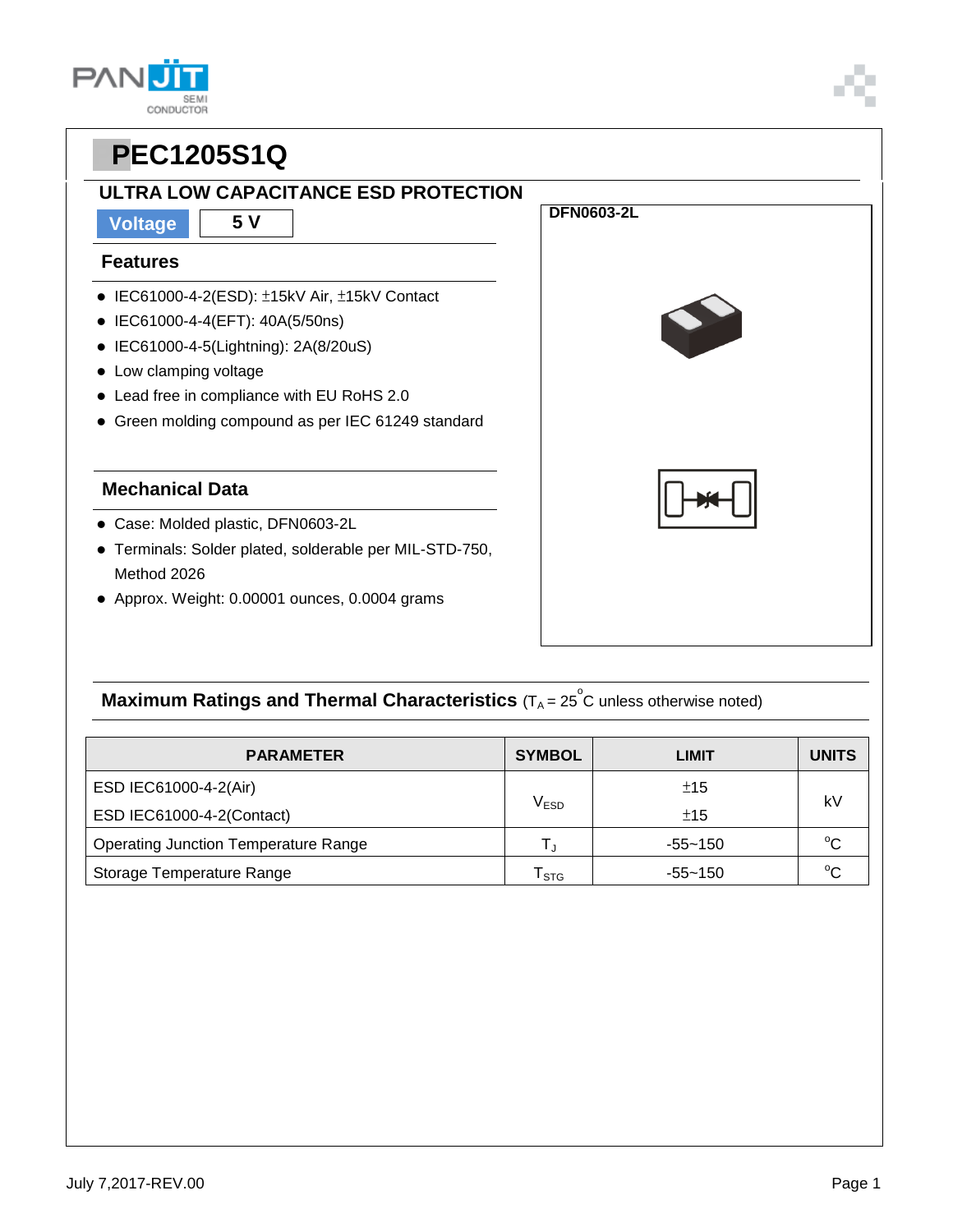



### **Electrical Characteristics**  $(T_A = 25^\circ \text{C}$  unless otherwise noted)

| <b>PARAMETER</b>               | <b>SYMBOL</b>            | <b>TEST CONDITION</b>            | MIN. | TYP. | MAX. | <b>UNITS</b> |  |
|--------------------------------|--------------------------|----------------------------------|------|------|------|--------------|--|
| Reverse Stand-Off Voltage      | $V_{RWM}$ <sup>(1)</sup> |                                  |      |      | 5.5  | V            |  |
| Reverse Breakdown Voltage      | $V_{BR}$                 | $I_{BR}$ = 1 mA                  | 6    | ۰    | ٠    | V            |  |
| Reverse Leakage Current        | $I_R$                    | $V_R = 5 V$                      |      |      | 50   | nA           |  |
| <b>Clamping Voltage</b>        | $V_{CL}$                 | $I_{PP} = 1$ A, $t_P = 8/20$ us  |      | 11   | ۰    | $\vee$       |  |
|                                |                          | $I_{PP} = 2 A$ , $t_P = 8/20$ us |      | 14   |      |              |  |
| Clamping Voltage TLP           | $V_{CL}$ <sup>(2)</sup>  | $I_{PP} = 8 A$ , $t_P = 100$ ns, |      | 21   | ۰    | $\vee$       |  |
|                                |                          | $I_{PP}$ = 16 A, $t_P$ = 100 ns, |      | 30   | ۰    |              |  |
| <b>Dynamic Resistance</b>      | $R_{DYN}$                | $t_{\rm P}$ = 100 ns             |      | 1.1  | ۰    | $\Omega$     |  |
| Off State Junction Capacitance | $C_{J}$                  | OVdc Bias $f = 1$ MHz            |      |      | 0.2  | рF           |  |

NOTES:

1. A transient suppressor is selected according to the working peak reverse voltage( $V_{RWM}$ ), which should be equal to or greater than the DC or continuous peak operation voltage level.

2. Testing using Transmission Line Pulse (TLP) conditions:  $Z0 = 50 \Omega$ , t<sub>P</sub> = 100 ns.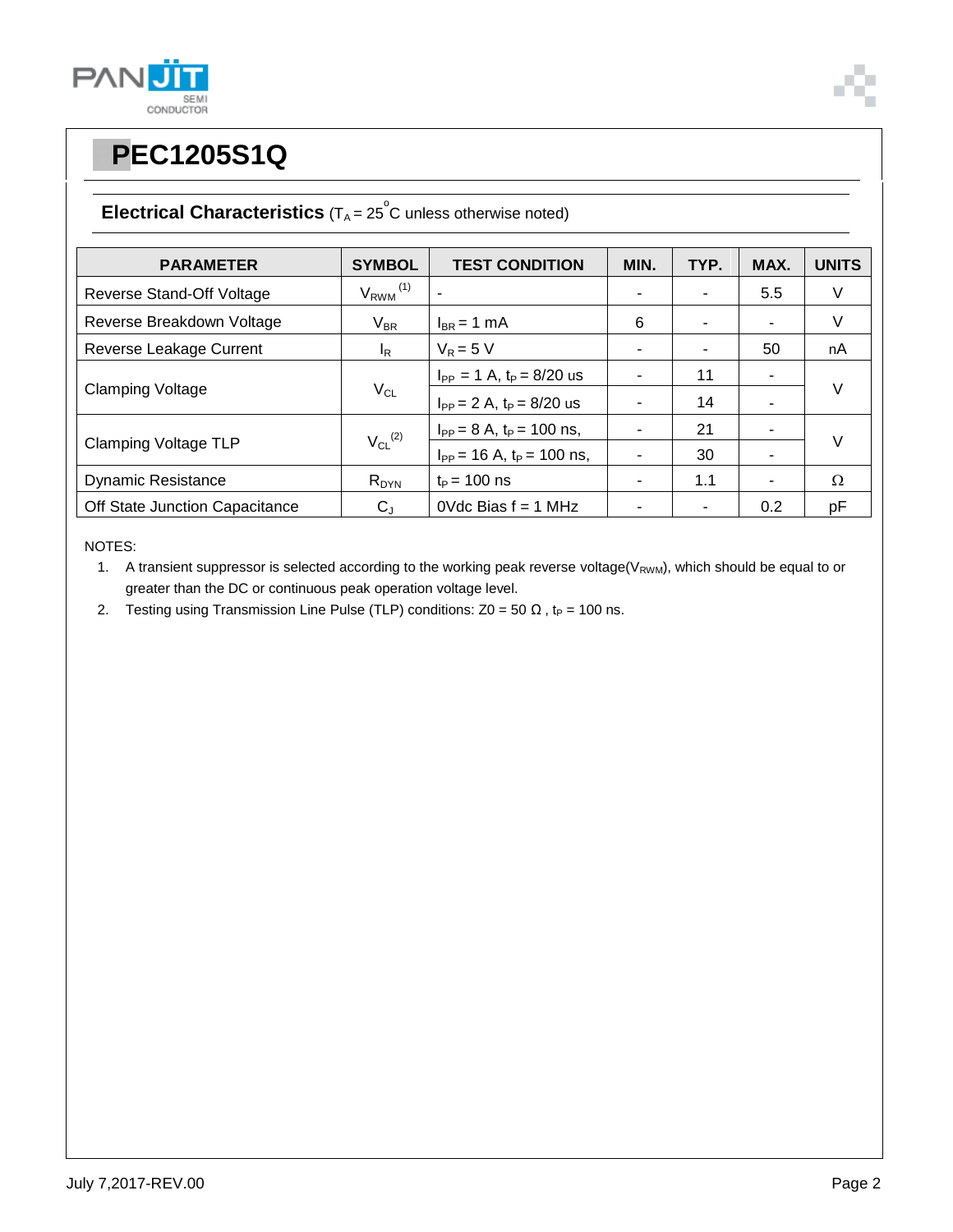



**TYPICAL CHARACTERISTIC CURVES**

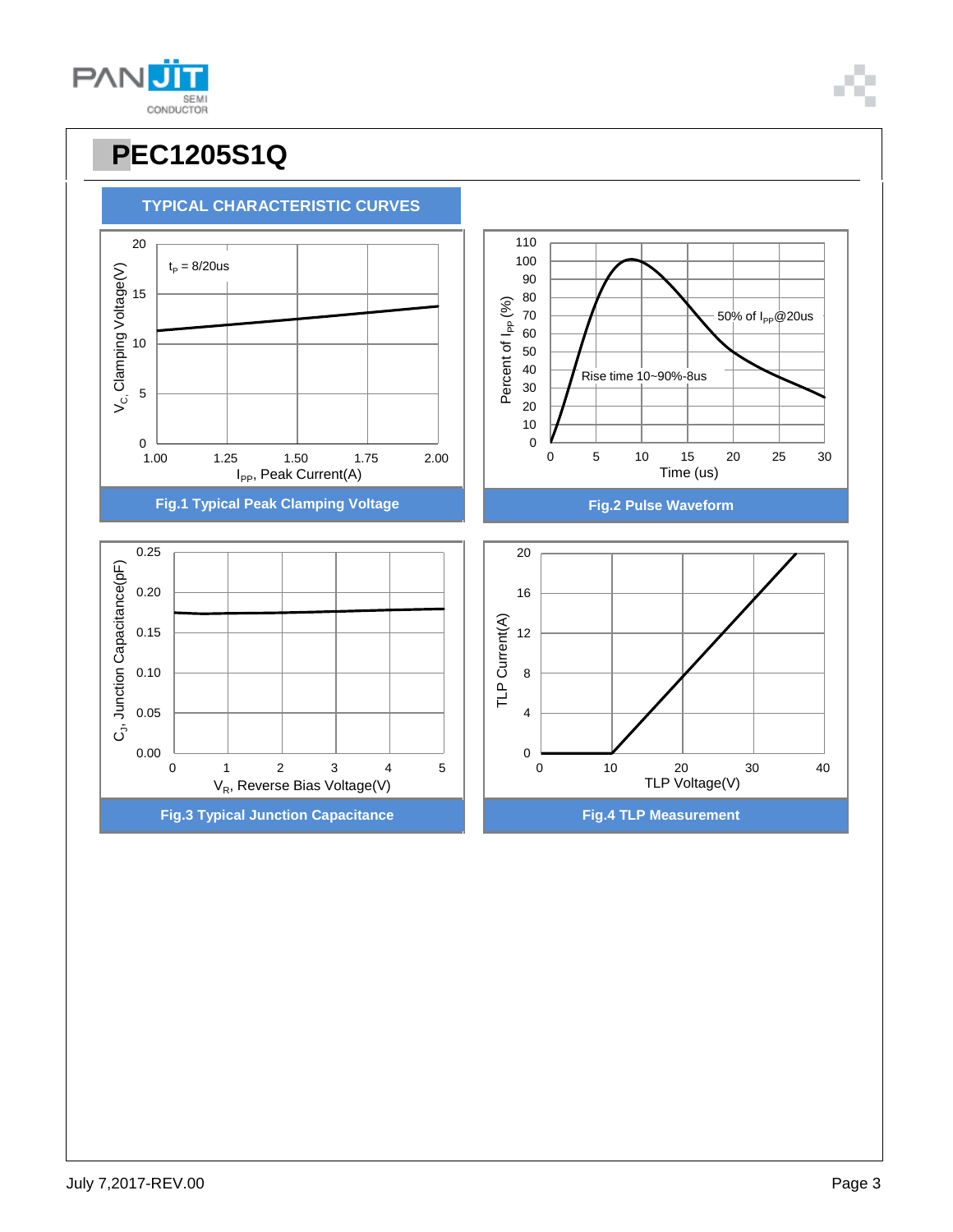



#### **Part No Packing Code Version**

| <b>Part No Packing Code</b> | Package Type | <b>Packing Type</b> | <b>Marking</b> | <b>Version</b> |
|-----------------------------|--------------|---------------------|----------------|----------------|
| PEC1205S1Q R1 00001         | DFN0603-2L   | 10K / 7" Reel       | 5SP            | Halogen Free   |

#### **Packaging Information & Mounting Pad Layout**